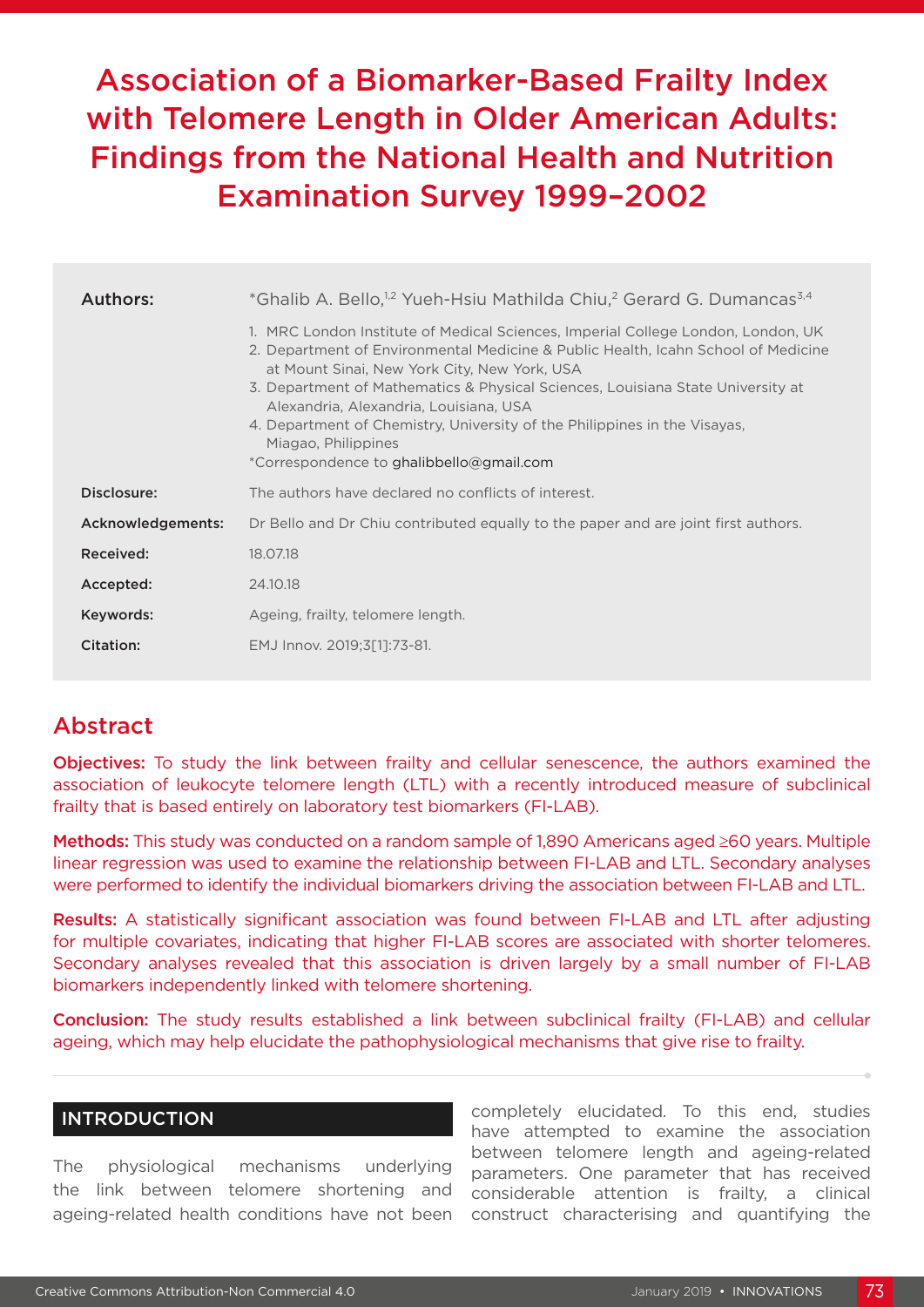cumulative burden of ageing-related health deficits. Frailty is a physical state that represents the constellation of health deficits that arise due to gradual loss of the body's ability to recover from exposure to biological stressors.<sup>1</sup> With no existing gold standard, the commonly used operational measures of frailty are the frailty phenotype (FP) and the frailty index (FI). These measures are typically constructed by tallying clinical symptoms of ageing (e.g., disease, disabilities, and functional impairments), with higher scores indicating a higher frequency of age-related health conditions.<sup>2</sup> So far, studies examining the relationship between telomere length and clinical frailty measures have found no association,<sup>3-10</sup> leaving open the question of how cellular senescence (of which telomere length is an indicator) leads to the clinical deficits seen among frail individuals.

Recently, Howlett et al.<sup>11</sup> introduced a new frailty measure that is derived solely from laboratory test and blood pressure abnormalities. This index (a lab-based FI named 'FI-LAB') is constructed by computing the proportion of laboratory test biomarkers and physiological parameters for which an individual falls outside of the clinical reference range. FI-LAB focusses on subclinical (biological and physiological) rather than clinical deficits, such as disabilities and functional impairments. It also has the benefit of being less subjective than FI and FP, which rely heavily on self-reporting.<sup>12</sup> Studies have shown FI-LAB correlates well with clinical frailty measures and demonstrates strong predictive accuracy for mortality, frequency of hospital visits, polypharmacy, and self-assessed health status.<sup>11-14</sup> A commonly observed finding in these studies is that, in predictive models containing both FI-LAB and clinical FI, both frailty measures showed significant association with ageing endpoints, suggesting they provide independent information about frailty. Due to its focus on subclinical and preclinical deficits, FI-LAB provides additional information beyond what the more commonly used clinical frailty measures offer.

In this article, the authors examine the association of the novel frailty measure FI-LAB with leukocyte telomere length (LTL) among a randomly selected sample of the USA general population aged ≥60 years. Furthermore, they shed light on the relationship between FI-LAB and LTL by identifying the individual biomarkers driving the observed association. For comparison, investigation of the association of LTL with the most common operationally used clinical measures FP and FI is included.

#### **METHODS**

#### Study Sample

The National Health and Nutrition Examination Survey (NHANES) is an annual survey evaluating the health status of the USA population.15 In this study, the authors restricted their focus to data collected in the 1999–2000 and 2001– 2002 NHANES cycles, as these are the only NHANES cycles in which telomere length was measured. In these cycles, there was a total of 3,706 subjects aged ≥60 years. Subjects with missing values on telomere length measurements, covariates, or variables required for calculation of the frailty indices were excluded. This left a sample of 1,890 subjects.

#### Leukocyte Telomere Length

A telomere length assay was performed for NHANES 1999–2002 participants aged ≥20 years who had blood collected for DNA purification. Quantitative PCR was used to measure telomere length. To reduce measurement error, each sample was assayed three times on three different days, and telomere length measurements were standardised by dividing by standard reference DNA values (T:S ratio). The mean and standard deviation of the T:S ratios across the three measurements were computed for each sample. The full details of this procedure have been described previously.<sup>16</sup>

#### Measures of Frailty

#### Frailty Phenotype

FP, developed by Fried et al., $17$  is based on an approach that considers frailty as a syndrome, the severity of which can be quantified by counting the presence of five key symptoms: unintentional weight loss, weakness (low grip strength), lack of endurance (exhaustion), slow gait speed, and low physical activity (relative to one's peers). The resulting measure (a simple count ranging from 0–5) is widely known as the FP.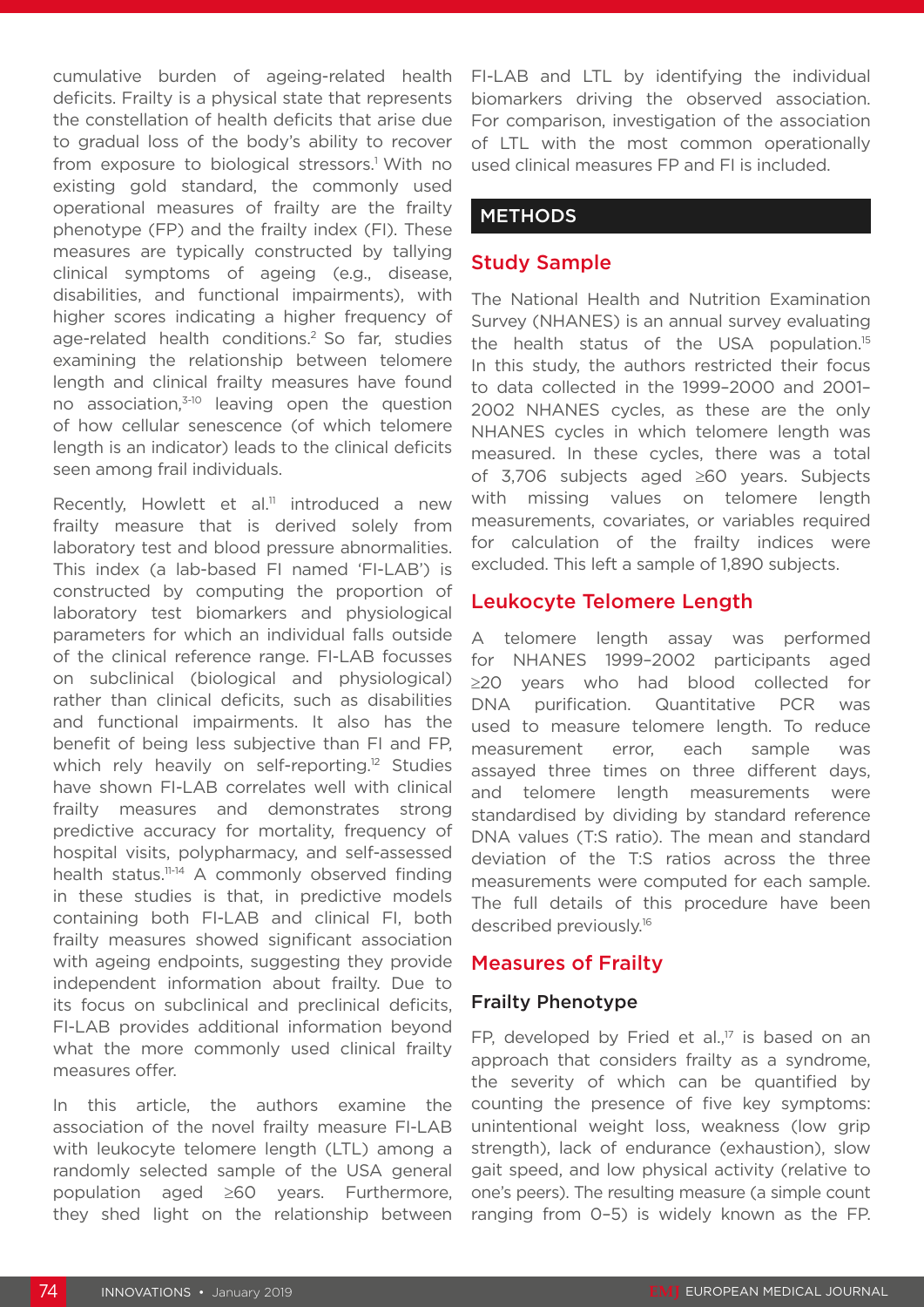#### Table 1: Computation of frailty index.

| <b>Deficits</b>                                 | Coding                                                                   |  |  |  |  |  |
|-------------------------------------------------|--------------------------------------------------------------------------|--|--|--|--|--|
| Comorbidities                                   |                                                                          |  |  |  |  |  |
| Ever had stroke?<br>$O = No$ , $1 = Yes$        |                                                                          |  |  |  |  |  |
| Ever had thyroid condition?                     | $O=No, 1=Yes$                                                            |  |  |  |  |  |
| Ever had cancer?                                |                                                                          |  |  |  |  |  |
| Ever had heart attack?                          | $O=No, 1=Yes$<br>$O=No, 1=Yes$                                           |  |  |  |  |  |
| Ever had heart disease?                         | $O=No, 1=Yes$                                                            |  |  |  |  |  |
| Ever had angina pectoris?                       | $O=No, 1=Yes$                                                            |  |  |  |  |  |
| Ever had arthritis?                             | $O=No, 1=Yes$                                                            |  |  |  |  |  |
| Ever had osteoporosis?                          | $O=No, 1=Yes$                                                            |  |  |  |  |  |
| Ever had broken hip?                            | $O = No$ , $1 = Yes$                                                     |  |  |  |  |  |
| Ever had diabetes?                              | 0=No, 1=Yes or Borderline                                                |  |  |  |  |  |
| Ever had cataract operation?                    | 0=No, 0.5=One eye, 1=Both eyes                                           |  |  |  |  |  |
| Ever told you had weak/failing kidneys?         | $O=No, 1=Yes$                                                            |  |  |  |  |  |
| Ever had high blood pressure?                   | $O = No$ , $1 = Yes$                                                     |  |  |  |  |  |
| Signs/symptoms                                  |                                                                          |  |  |  |  |  |
| Heart rate at rest (bpm)                        | 0: 60-99, 1: <60 or $\geq$ 100                                           |  |  |  |  |  |
| Systolic blood pressure (mmHg)                  | 0: <120, 0.5: 120-139, 1: $\geq$ 140                                     |  |  |  |  |  |
| Cough regularly                                 | 0: No, 1: Yes                                                            |  |  |  |  |  |
| Urinary incontinence                            | 0: No. 1: Yes                                                            |  |  |  |  |  |
| Self-rated vision                               | 0: Excellent, 0.25: Good, 0.5: Fair, 0.75: Poor, 1: Very poor            |  |  |  |  |  |
| Difficulty seeing steps/curbs in dim light      | O: No difficulty, 0.5: Little/moderate difficulty, 1: Extreme difficulty |  |  |  |  |  |
| Self-rated hearing                              | 0: Good/excellent, 0.5: Little/moderate trouble, 1: Lot of trouble/deaf  |  |  |  |  |  |
| Confusion/inability to remember things          | 0: No, 1: Yes                                                            |  |  |  |  |  |
| Function                                        |                                                                          |  |  |  |  |  |
| Difficulty using fork and knife                 | 0: No difficulty, 1: Some or much difficulty/unable to do                |  |  |  |  |  |
| Difficulty dressing yourself                    | 0: No difficulty, 1: Some or much difficulty/unable to do                |  |  |  |  |  |
| Difficulty getting in/out of bed                | 0: No difficulty, 1: Some or much difficulty/unable to do                |  |  |  |  |  |
| Difficulty standing up from armless chair       | 0: No difficulty, 1: Some or much difficulty/unable to do                |  |  |  |  |  |
| Difficulty managing money                       | 0: No difficulty, 1: Some or much difficulty/unable to do                |  |  |  |  |  |
| Difficulty preparing meals                      | 0: No difficulty, 1: Some or much difficulty/unable to do                |  |  |  |  |  |
| Difficulty standing for long periods of time    | 0: No difficulty, 1: Some or much difficulty/unable to do                |  |  |  |  |  |
| Difficulty stooping, crouching, kneeling        | 0: No difficulty, 1: Some or much difficulty/unable to do                |  |  |  |  |  |
| Difficulty grasping/holding small objects       | 0: No difficulty, 1: Some or much difficulty/unable to do                |  |  |  |  |  |
| Difficulty lifting or carrying                  | 0: No difficulty, 1: Some or much difficulty/unable to do                |  |  |  |  |  |
| Difficulty pushing or pulling large objects     | 0: No difficulty, 1: Some or much difficulty/unable to do                |  |  |  |  |  |
| Difficulty attending social events              | 0: No difficulty, 1: Some or much difficulty/unable to do                |  |  |  |  |  |
| Laboratory values                               |                                                                          |  |  |  |  |  |
| Homocysteine (µmol/L)                           | $0: 8, 0.5: 8-15, 1: 15$                                                 |  |  |  |  |  |
| Folate (nmol/L)                                 | 0: 4.5-29.5, 0.5: 29.6-45.3, 1: <4.5 or >45.3                            |  |  |  |  |  |
| $HbA1c$ $(\%)$                                  | $0:$ < 5.7, 0.5: 5.7-6.4, 1: >6.4                                        |  |  |  |  |  |
| Red blood cell count (10 <sup>6</sup> cells/µL) | 0: 3.93-5.69, 1: <3.93 or >5.69                                          |  |  |  |  |  |
| Haemoglobin (g/dL)                              | 0: 12.1-17.2, 1: <12.1 or >17.2                                          |  |  |  |  |  |
| Red blood cell distribution width (%)           | 0: 11.5-14.5, 1: <11.5 or >14.5                                          |  |  |  |  |  |
| Lymphocyte count (%)                            | 0: 20-45, 1: < 20 or > 45                                                |  |  |  |  |  |
| Neutrophil count (%)                            | 0: 40-60, 1: <40 or >60                                                  |  |  |  |  |  |
| Other                                           |                                                                          |  |  |  |  |  |
| Medications                                     | O: $0-3$ , 0.5: 4-7, 1: $\geq 8$                                         |  |  |  |  |  |
| Self-reported health                            | 0: Excellent, 0.25: Very good, 0.5: Good, 0.75: Fair, 1: Poor            |  |  |  |  |  |
| Health compared to 1 year ago                   | 0: Better/same, 1: Worse                                                 |  |  |  |  |  |
| Frequency of healthcare use                     | 0: 0-3, 0.5: 4-9, 1: $\geq$ 10                                           |  |  |  |  |  |
| Overnight hospital stays                        | 0: 0, 0.5: 1-2, 1: $\geq$ 3                                              |  |  |  |  |  |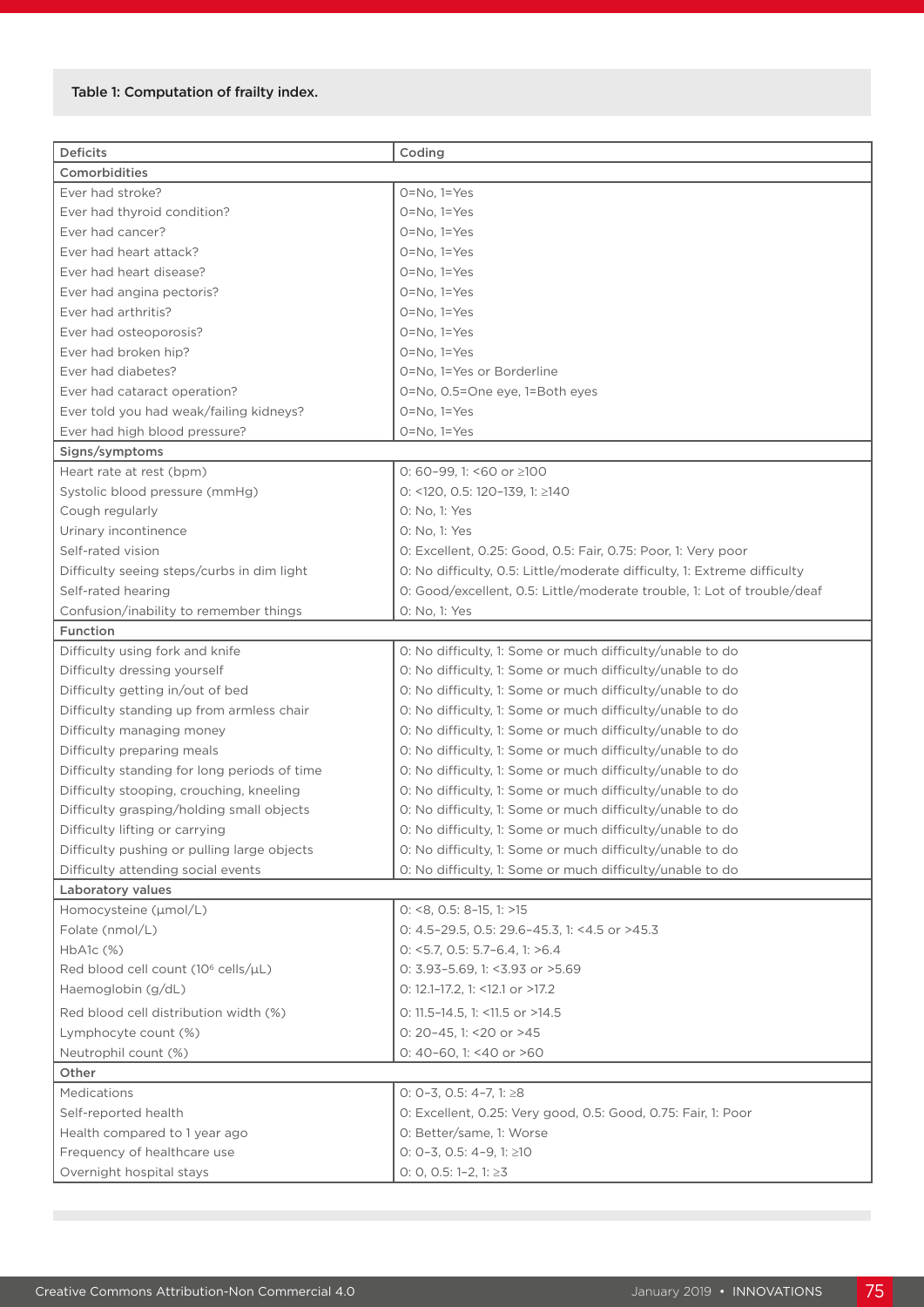Since not all the items comprising FP were measured in NHANES, this study used a modified version of the FP introduced by Wilhelm-Leen et al.<sup>18</sup> and used in multiple studies.<sup>18-21</sup>

### Frailty Index

FI is based on an approach that conceptualises frailty as the accumulation of functional and health deficits resulting from a diminishing ability to maintain homeostasis.<sup>22</sup> Under this deficit accumulation model, frailty is measured by computing the proportion of deficits present in an individual out of several potential deficits spanning multiple domains of health: disability, functional impairment, and disease.<sup>23</sup> The original version of FI, introduced by Rockwood et al.,<sup>23</sup> was constructed from 70 clinical deficits. Recently, a 46-item variant of the FI was created for the NHANES based on data available from participants.<sup>24</sup> In this study, the authors used a modified version of this FI (Table 1).

## Lab-Based Frailty Index

As discussed, the novel frailty measure FI-LAB focusses on subclinical and preclinical deficits as determined by standard laboratory tests and biomarkers and physiological parameters (e.g., cholesterol, creatinine, and glucose levels). FI-LAB is based on the same deficit accumulation model that underlies the FI but focusses entirely on subclinical deficits (i.e., abnormalities on standard laboratory biomarkers or physiological parameters). FI-LAB is computed as the proportion of biomarkers and physiological parameters for which an individual falls outside of the clinical reference range, as proposed in a recent study by Howlett et al.<sup>11</sup> Only 21 out of 23 biomarkers and physiological parameters used in the study were available in the NHANES 1999–2002 database.11 Therefore, the present study used 21 biomarkers to calculate each individual's FI-LAB score. These biomarkers include albumin, aspartate aminotransferase, systolic blood pressure, diastolic blood pressure, calcium, creatinine, glycohaemoglobin, haemoglobin, mean corpuscular volume (MCV), alkaline phosphatase, phosphate, potassium, protein, sodium, urea nitrogen (serum), white blood cell count, folate, red blood cell folate, thyroidstimulating hormone, thyroxine, and vitamin B12. Table 2: Computation of FI-LAB.\*

| Parameter                     | Reference values |  |  |
|-------------------------------|------------------|--|--|
| Albumin $(g/dL)$              | $3.20 - 4.50$    |  |  |
| AST/SGOT (U/L)                | 8.00-33.00       |  |  |
| Systolic BP (mmHg)            | 90.00-140.00     |  |  |
| Diastolic BP (mmHg)           | 60.00-90.00      |  |  |
| Calcium (mg/dL)               | $9.00 - 10.85$   |  |  |
| Creatinine (mg/dL)            | $0.60 - 1.20$    |  |  |
| Glycohaemoglobin/HbA1c (%)    | 56.50            |  |  |
| Haemoglobin (g/dL)            | $3.20 - 4.50$    |  |  |
| Mean corpuscular volume (fL)  | 80.00-96.00      |  |  |
| Alkaline phosphatase (U/L)    | 20.00-130.00     |  |  |
| Phosphate (mg/dL)             | $2.30 - 4.71$    |  |  |
| Potassium (mEq/L)             | $3.80 - 5.00$    |  |  |
| Protein [total] (g/dL)        | 6.00-7.80        |  |  |
| Sodium (mEq/L)                | 136.00-142.00    |  |  |
| Urea nitrogen (serum) (mg/dL) | 8.00-23.00       |  |  |
| White blood cell count (SI)   | 1.80-7.80        |  |  |
| Folate (nM)                   | 11.00-57.00      |  |  |
| Folate, RBC (nM)              | 376.00-1,450.00  |  |  |
| TSH $(\mu U/L)$               | $0.50 - 5.00$    |  |  |
| Thyroxine [T4] (nM)           | 71.00-161.00     |  |  |
| Vitamin B12 $(pg/L)$          | 118.00-701.00    |  |  |

\*The original study introducing the lab-based frailty index FI-LAB (Howlett et al.<sup>11</sup>) used 23 biomarkers, but only 21 of these were available in NHANES 1999–2002 (these 21 biomarkers are listed above). The two missing biomarkers were free thyroxine (T4) and syphilis antibody levels.

AST: aspartate aminotransferase; BP: blood pressure, NHANES: National Health and Nutrition Examination Survey; RBC: red blood cell; SGOT: serum glutamic-oxaloacetic transaminase; TSH: thyroidstimulating hormone.

See Table 2 for details of the reference ranges for each biomarker.

#### **Covariates**

Analyses were adjusted for age, sex, race and ethnicity, socioeconomic status, education, and tobacco exposure. Age, sex, race, and educational attainment were determined from survey questionnaire responses. Poverty:income ratio (annual family income to the poverty threshold) was used as an indicator of socioeconomic status. Levels of cotinine, a stable metabolite of nicotine, were used as a proxy for tobacco exposure.<sup>15</sup>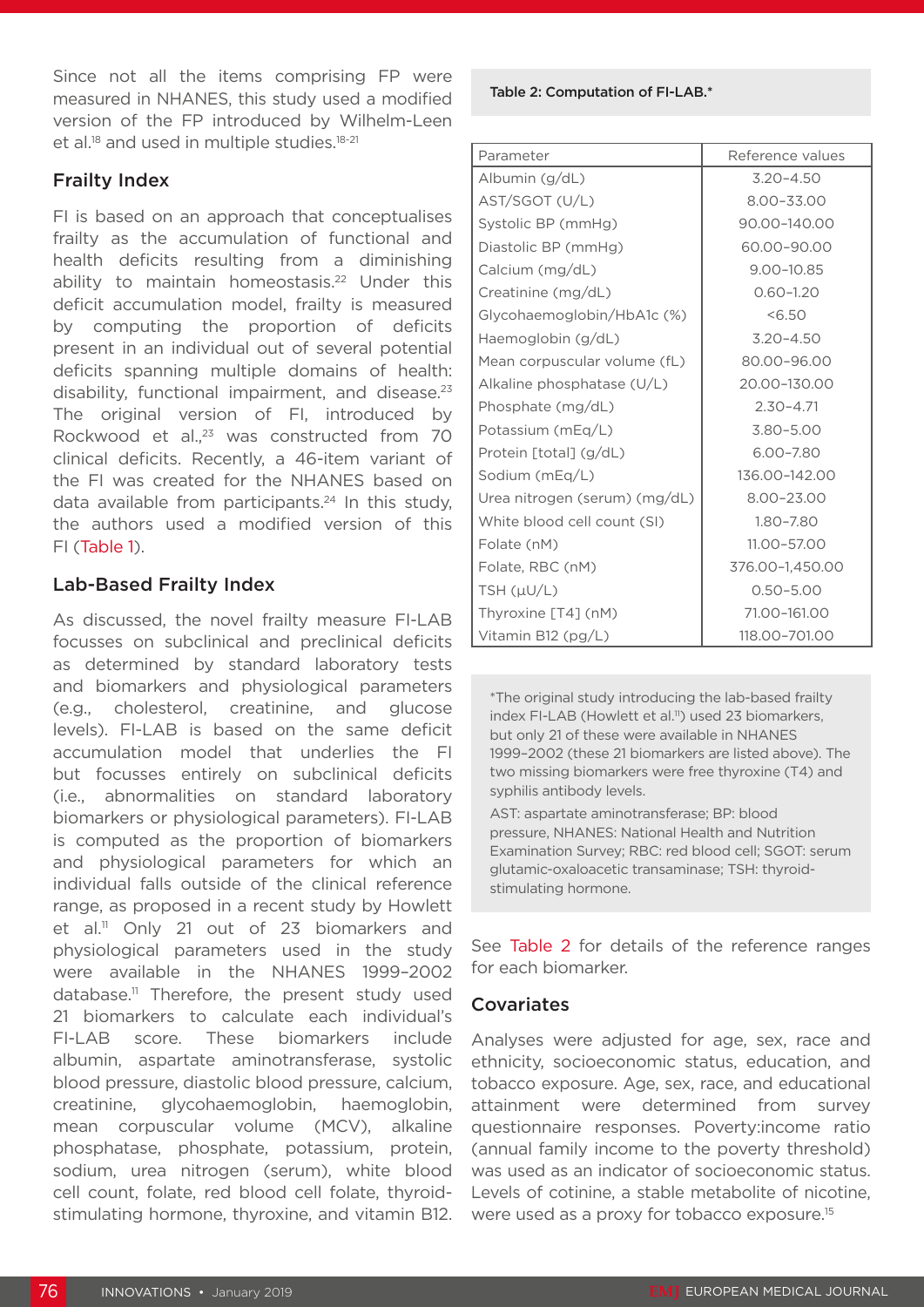#### Statistical Analysis

To examine the association of the three frailty measures with LTL, multiple linear regression (MLR) was used. LTL (expressed as mean T:S ratio) was natural log-transformed and treated as the dependent variable in each model, with a frailty measure as an explanatory or independent variable.

Two MLR models were fit for FI, one in which FI was treated as a continuous measure, as recommended by its formulators,<sup>24</sup> and one treating it as a categorical variable. In the latter model, FI categories were defined according to the frailty classifications:25 FI≤0.10 (non-frail), 0.10<FI≤0.21 (vulnerable), 0.21<FI≤0.45 (frail), and FI>0.45 (most frail). In both FI models, LTL was treated as the outcome/dependent variable, while FI was treated as the explanatory/ independent variable. Two MLR models were fit for FP, one in which FP was treated as continuous (i.e., symptom count ranging from 0–5) and another treating FP as categorical (FP=0 [non-frail], FP=1 or 2 [pre-frail], FP=3, 4, or 5 [frail]). An MLR model was fitted to examine the association between FI-LAB and LTL, in which FI-LAB was treated as a continuous variable.

In secondary analyses, the authors evaluated the LTL to FI-LAB association to identify individual FI-LAB biomarkers statistically correlated with telomere length. For each of the 21 biomarkers comprising the FI-LAB, a covariate-adjusted MLR model was used with LTL as the dependent variable and the biomarker (dichotomised version) as the independent variable. The dichotomised version of each biomarker was derived by assigning a value of 0 to subjects falling within normal ranges (as defined in Table 2) and a value of 1 for subjects with abnormal values of the biomarker (note that, for each subject, summing these binary values across all biomarkers yields the subject's FI-LAB).

All the above models were adjusted for age, sex, race, and ethnicity (white, black, Hispanic, and other), education (educated to less than high school level, and educated to high school level or above), poverty:income ratio (treated as continuous), and serum cotinine levels (natural log-transformed). All statistical analyses were carried out using R statistical software (version 3.4.0, Vienna, Austria).26

#### RESULTS

The mean age of the analytic sample (n=1,890) was 70.8 years (standard deviation: 7.7 years).

#### Table 3: Covariate-adjusted coefficient estimates for frailty measures.

|                                                                                                         | Beta*     | <b>SE</b> | p value   |
|---------------------------------------------------------------------------------------------------------|-----------|-----------|-----------|
| FI-LAB (continuous)                                                                                     | $-0.150$  | 0.053     | 0.006     |
| Frailty index (continuous)                                                                              | 0.030     | 0.050     | 0.505     |
| Frailty index (categorical)                                                                             |           |           |           |
| $0.00 \leq F \leq 0.10$ (non-frail)                                                                     | Reference | <b>NA</b> | <b>NA</b> |
| 0.10 <fi≤0.21 (vulnerable)<="" td=""><td><math>-0.020</math></td><td>0.015</td><td>0.182</td></fi≤0.21> | $-0.020$  | 0.015     | 0.182     |
| $0.21 < F \le 0.45$ (frail)                                                                             | $-0.010$  | 0.016     | 0.503     |
| 0.45 <fi≤1.00 (most="" frail)<="" td=""><td>0.030</td><td>0.032</td><td>0.401</td></fi≤1.00>            | 0.030     | 0.032     | 0.401     |
| Frailty phenotype (continuous)                                                                          | $-0.0007$ | 0.006     | 0.898     |
| Frailty phenotype (categorical)                                                                         |           |           |           |
| FP: 0 (non-frail)                                                                                       | Reference | <b>NA</b> | <b>NA</b> |
| $FP: 1-2$ (pre-frail)                                                                                   | $-0.010$  | 0.011     | 0.248     |
| $FP: 3-5 (frail)$                                                                                       | 0.010     | 0.022     | 0.529     |

For categorical versions of frailty index and frailty phenotype, the 'non-frail' category was selected as the baseline or reference level.

\*Maximum likelihood estimate of coefficient corresponding to frailty variable.

NA: not applicable; SE: standard error of beta coefficient estimate.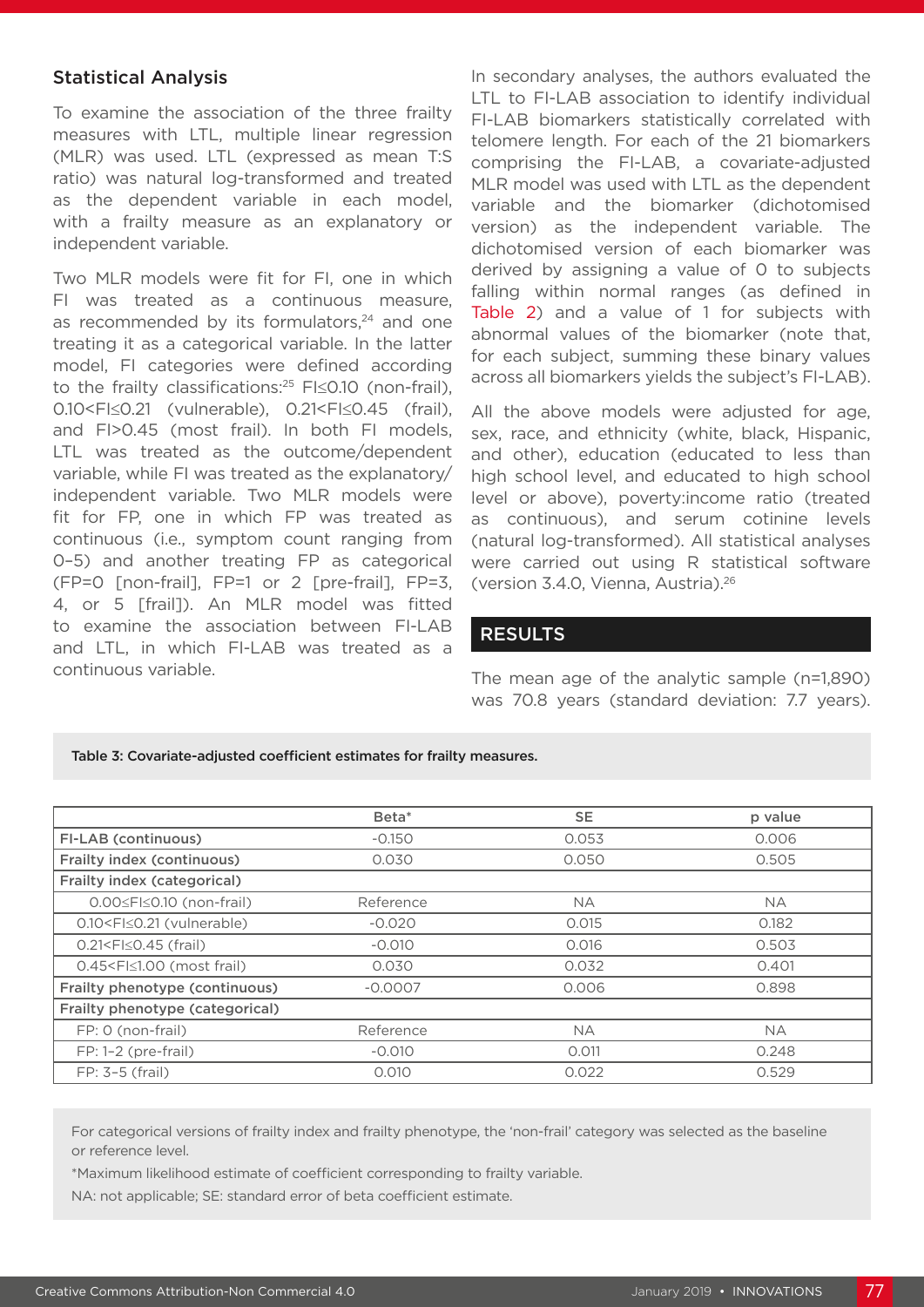This sample was 48% female and the breakdown of race and ethnicity was 62% white, 14% black, and 22% Hispanic. In the sample, 61% of participants were educated to high school level or above, and the median poverty:income ratio was 2.4.

For FI-LAB, the mean score was 0.24, with a range of 0.05–0.63. The mean FI score was 0.21, with an observed range of 0.01–0.78. For FP, ~61% subjects in the analytic sample had a score of 0 (non-frail). Approximately one-third of subjects had scores in the 1–2 range (pre-frail), and only ~6% had scores of ≥3 (frail). The mean T:S ratio in the analytic sample was 0.9. To transform the unitless T:S ratio to base pair units, the formula  $(3274+2413[T/S])^{16}$  was used, giving ~5,446 base pairs as mean LTL in this sample.

The relationship between FP and FI in the analytic sample was also summarised. In line with what has been previously reported,<sup>24</sup> FP and FI showed good correlation (Spearman ρ=0.56 [p<0.0001]). For FL and FP, the Spearman ρ=0.14 (p<0.0001). For FI and FL, Spearman ρ=0.253 (p<0.0001).

MLR models fit to examine the association between each frailty measure and telomere length are summarised in Table 3, which provides coefficient estimates (and standard errors) and p values. Each coefficient estimate represents the (covariate-adjusted) effect of a frailty measure on LTL. Neither FP nor FI showed significant associations with LTL; however, FI-LAB demonstrated a significant association with telomere length (p=0.0056). A 0.1 increase in FI-LAB leads to a 0.015 decrease in the mean T:S ratio which translates to a ~36 base pair reduction in the expected value of LTL.

Table 4 summarises covariate effects for the FI-LAB/LTL model. Of note, covariates that were statistically significantly associated with LTL include age, sex, and poverty:income ratio. Age showed an expected inverse relationship with LTL, and female sex was significantly positively associated with higher telomere length, in line with several prior studies.<sup>27</sup> Poverty: income ratio also showed a significant positive association with LTL, suggesting that, after controlling for other potential confounders, a higher income is associated with longer LTL. This is supported by multiple reports highlighting the role of socioeconomic status as a primary psychosocial factor linked with telomere shortening.28-30

Table 4: Linear regression examining the association between leukocyte telomere length (expressed as mean T:S ratio) and FI-LAB, adjusting for demographic and lifestyle-related covariates.

| Variable             |                    | <b>Beta</b> | <b>SE</b> | p value   |
|----------------------|--------------------|-------------|-----------|-----------|
| Intercept            |                    | 0.317       | 0.0565    | < 0.0001  |
| FI-LAB               |                    | $-0.146$    | 0.0526    | 0.006     |
| Age                  |                    | $-0.007$    | 0.0007    | < 0.0001  |
| Sex                  | Male               | Reference   | <b>NA</b> | <b>NA</b> |
|                      | Female             | 0.053       | 0.0103    | < 0.0001  |
| Race                 | White              | Reference   | <b>NA</b> | <b>NA</b> |
|                      | <b>Black</b>       | 0.022       | 0.0157    | 0.171     |
|                      | <b>Hispanic</b>    | $-0.012$    | 0.0144    | 0.395     |
|                      | Other              | $-0.019$    | 0.0369    | 0.608     |
| Poverty:income ratio |                    | 0.010       | 0.0039    | 0.011     |
| Education            | Less than HS level | Reference   | <b>NA</b> | <b>NA</b> |
|                      | HS level or higher | 0.006       | 0.0124    | 0.651     |
| Log (cotinine)       |                    | $-0.003$    | 0.0017    | 0.092     |

HS: high school; NA: not applicable SE: standard error of beta coefficient estimate.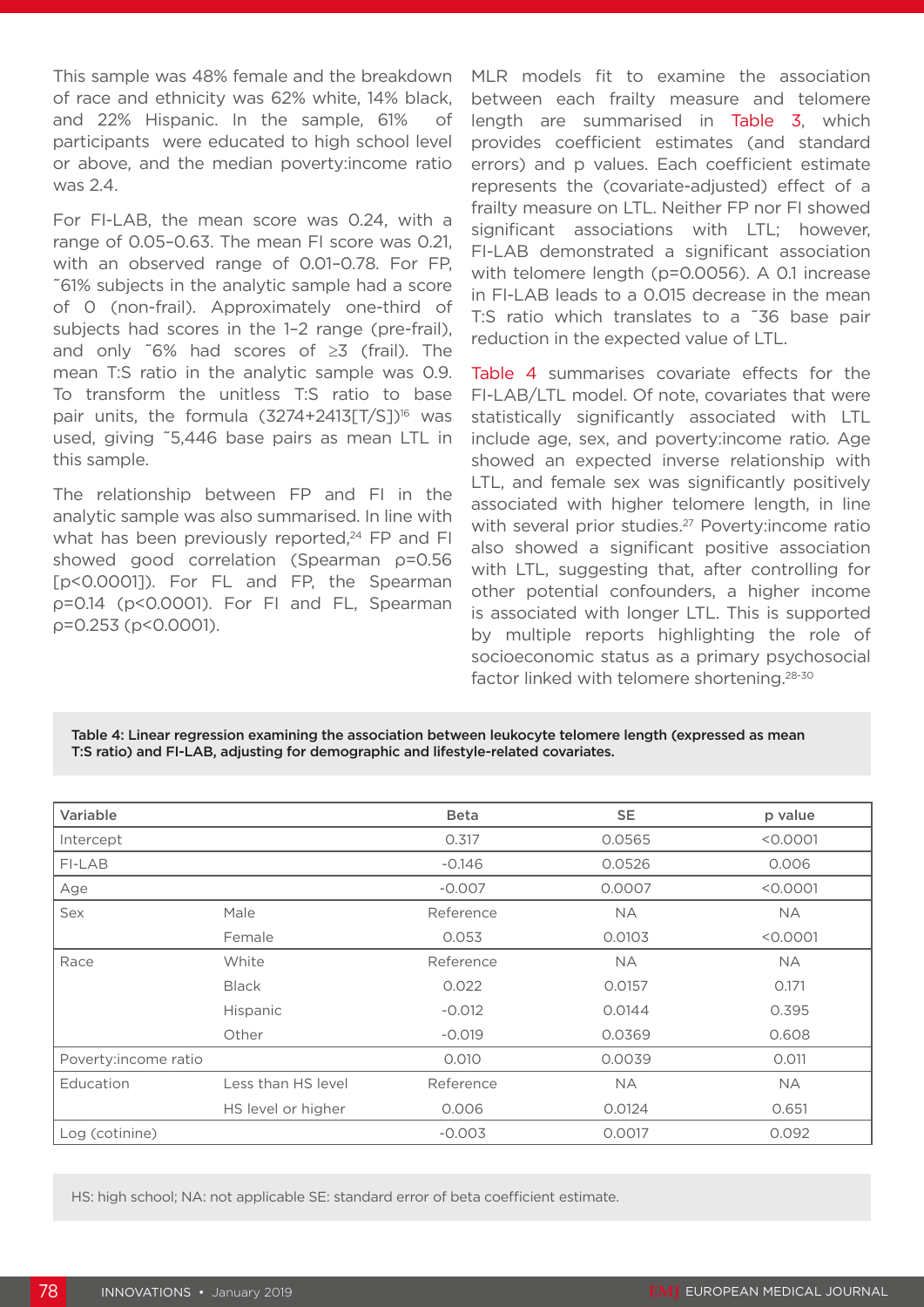As detailed in the methods section, secondary analyses were performed to examine the association of each individual (dichotomised) FI-LAB component with LTL, adjusting for covariates such as age, sex, race and ethnicity, and poverty:income ratio. Of the 21 lab tests and physiological parameters comprising the FI-LAB, only 4 showed a statistically significant association with LTL: serum albumin (beta=-0.025; p=0.0280), total protein (beta=-0.040; p=0.0009), MCV (beta=-0.058; p<0.0001), and aspartate aminotransferase (beta=-0.042; p=0.0120). The authors recalculated the FI-LAB excluding these four lab tests and found that the new index showed no association with LTL (p=0.6). This implies that these four parameters may be largely responsible for the observed association between FI-LAB and LTL.

## **DISCUSSION**

Both telomere length and frailty have been shown to be determinants of ageing-related health endpoints and mortality in previous studies. However, a definitive association between these two correlates of ageing has not been established. In this study, the authors re-examined this question using a novel laboratory measure-based index of frailty (FI-LAB) that focusses on subclinical deficits, in contrast to previously commonly used frailty measures (FI and FP), which are largely based on clinical deficits.<sup>3-8</sup> In this study, the authors found a significant association between increased FI-LAB and decreased LTL. Another novel aspect of the study is that it is, to the authors' knowledge, the first to investigate the individual biomarkers driving the observed association between FI-LAB and LTL.

FI-LAB was recently introduced by Howlett et al.<sup>11</sup> as an alternative to commonly used operational frailty metrics. It focusses on subclinical aspects of frailty that the standard clinical frailty measures do not, and studies suggest it may provide independent and additional information regarding the physiological dysregulation preceding mortality.

The key distinction between FI-LAB and clinical FI is that the former is based entirely on biochemical markers and physiological parameters; hence, it is believed to represent the burden of subclinical deficits,<sup>14</sup> which can be thought of as systemic, organ-level dysregulation that occurs as a direct result of molecular or cellular level damage (e.g., from oxidative stress or telomere attrition), and in turn leads to macroscopic (clinically evident) functional deficits and impairments. The subclinical dysregulation measured by FI-LAB provides an intermediate link between cellular-level damage that eventually scales up to clinically detectable impairments or deficits.<sup>12</sup> The lab test biomarkers used to construct the FI-LAB (e.g., liver function enzymes, kidney function biomarkers, and haematological parameters) directly measure system and organ-level dysregulation, which is a direct by-product of cellular and molecular-level damage and the precursor of clinically detectable deficits. This could be a reason why FI-LAB exhibits a stronger association with telomere length, a key marker of cellular integrity, than FI and FP, which are based on clinical endpoints.

This idea is corroborated by the findings from the secondary analyses, in which the individual biomarkers driving the FI-LAB/LTL association were identified: serum albumin, total serum protein, MCV, and aspartate aminotransferase. Removing these four biomarkers (out of a total of 21) from FI-LAB completely nullifies its association with LTL. An examination of the clinical and epidemiological literature on these biomarkers reveals that most appear to be intimately linked with ageing-related cellular damage processes (specifically inflammation and oxidative stress). For example, serum albumin is a well-known marker of systemic inflammation and is strongly linked with cellular pathology;31,32 it is also directly related to total protein (the sum of albumin and globulin levels in the serum). Synthesised in the liver, albumin is a ubiquitous protein involved in a multitude of physiological functions, many relevant to pathology and dysfunction in cellular processes. It has long been recognised as a strong predictor of mortality in both healthy and hospitalised populations, $33,34$  and is a strong indicator of preclinical disease.32,35-37

MCV is a measure of the average volume of erythrocytes, which serves as a qualitative measure of erythrocyte health. It has been found to be highly significantly associated with LTL, with an effect size comparable to that of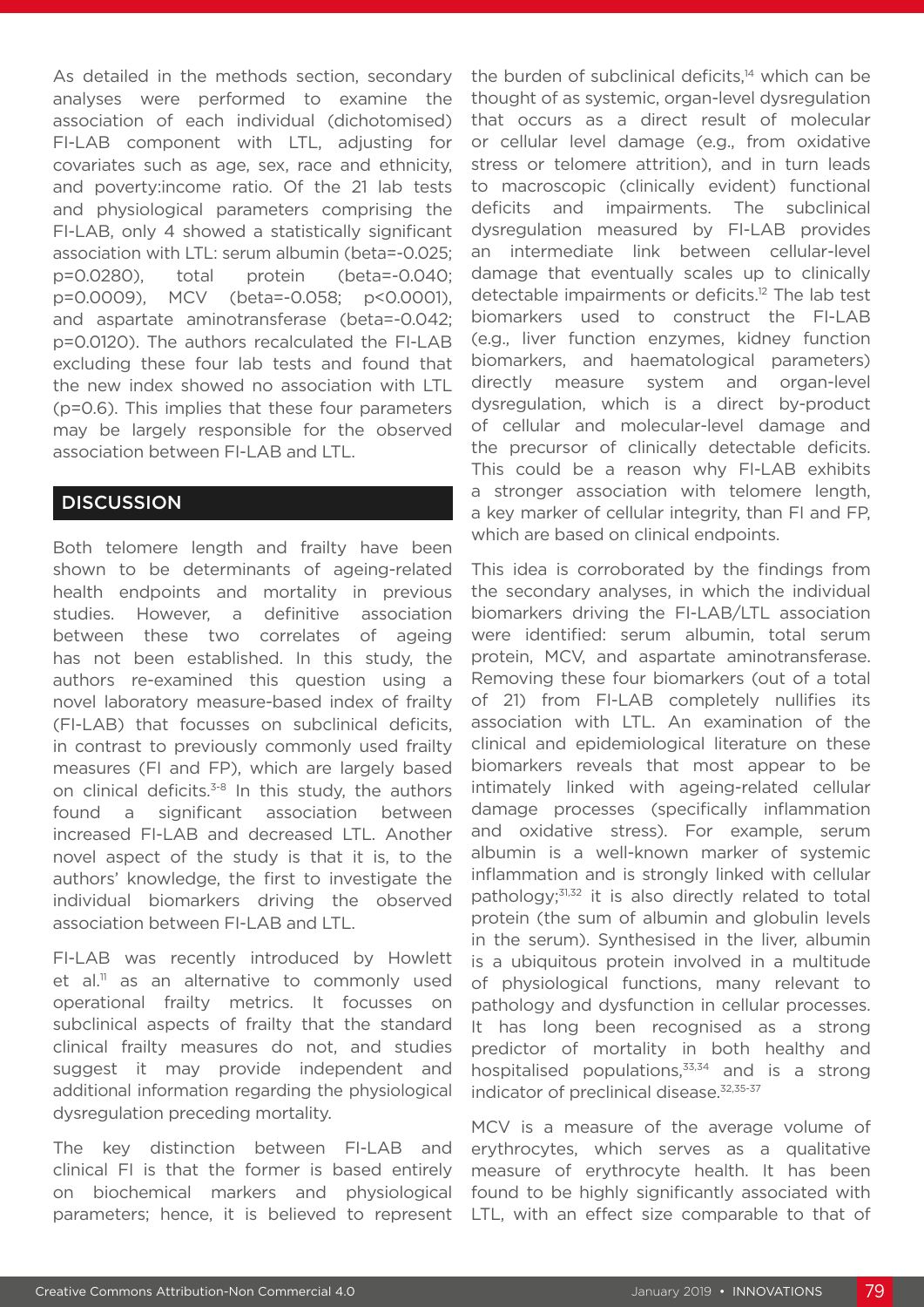tobacco smoking on telomere length.38,39 The biological link between erythrocyte function and homeostasis and telomere dynamics is wellestablished.40-42 Also, erythrocyte metabolism is related to antioxidant activity in the extracellular milieu.<sup>43</sup> Therefore, erythrocytes have been considered 'passive' markers of the status of oxidative stress in the body.44,45

The authors acknowledge a few limitations of this study. LTL was measured at a single timepoint, meaning that telomere attrition rate could not be examined, and single timepoint measurements of telomere length may be limited in their ability to capture the cellular ageing process.<sup>46</sup> Secondly, the study was limited to a USA population; therefore, future studies in other geographic areas are warranted to replicate the findings. Another limitation concerns the generalisability of the results on the association between FI-LAB and LTL and the secondary analyses identifying individual FI-LAB biomarkers driving this association. It is possible that the results observed in this study may be specific to the particular version of FI-LAB used. Although this version was introduced in the seminal paper by Howlett  $et$  al.<sup>11</sup> and has been used in multiple studies, alternative formulations of lab-based frailty indices have also been developed. In general, using the deficit accumulation model of frailty, lab-based frailty indices can be constructed from any set of biomarkers or physiological

parameters that meet certain criteria (e.g., variation with age). $47$  If such a set of biomarkers is sufficiently large and diverse, representing a wide array of physiological systems, a FI constructed from this set should reflect subclinical and preclinical frailty. This implies that, provided the aforementioned criteria are met, frailty indices should be largely insensitive to the particular biomarkers and/or physiological parameters used to construct them.48 As a corollary of this, lab-based frailty indices with very different biomarker compositions should nevertheless be intercorrelated since they are all measuring the same underlying construct of subclinical frailty. Therefore, the authors hypothesised that the results can be generalised to other FI-LAB formulations; however, this was not investigated in the current study.

#### **CONCLUSION**

In conclusion, this study has demonstrated that a frailty measure constructed from standard laboratory tests and physiological parameters exhibits a significant association with LTL among a cohort of the USA general population aged ≥60 years. The results also identify individual parameters largely responsible for this association, offering putative insights into the pathways linking physiological dysregulation and telomere shortening.

#### References

- 1. Harttgen K et al. Patterns of frailty in older adults: Comparing results from higher and lower income countries using the Survey of Health, Ageing and Retirement in Europe (SHARE) and the Study on Global AGEing and Adult Health (SAGE). PLoS One. 2013;8(10):e75847.
- 2. Xue Q. The frailty syndrome: Definition and natural history. Clin Geriatr Med. 2011;27(1):1-15.
- 3. Breitling L et al. Frailty is associated with the epigenetic clock but not with telomere length in a German cohort. Clin Epigen. 2016;8:21.
- 4. Marzetti E et al. Shorter telomeres in peripheral blood mononuclear cells from older persons with sarcopenia: Results from an exploratory study. Front Aging Neurosc. 2014;6(233).
- 5. Saum KU et al. Frailty and telomere length: Cross-section analysis in 3537 older adults from the ESTHER cohort. Exp Gerontol. 2014;58:250-5.
- 6. Yu R et al. Telomere length is not associated with frailty in older Chinese elderly: Cross-section and longitudinal analysis. Mech Ageing Dev. 2015;152:74-9.
- 7. Collerton J et al. Frailty and the role of inflammation, immunosenescence and cellular ageing in the very old: Cross-sectional findings from the Newcastle 85+ study. Mech Ageing Dev. 2012;133(6):456-66.
- 8. Woo J et al. Telomeres and frailty. Mech Ageing Dev. 2008;129(11):642-8.
- 9. Haapanen MJ et al. Telomere length and frailty: The Helsinki birth cohort study. J Am Med Dir Assoc.

2018;19(8):658-62.

- 10. Zhou J et al. The association between telomere length and frailty: A systematic review and meta-analysis. Exp Gerontol. 2018;106:16-20.
- 11. Howlett S et al. Standard laboratory tests to identify older adults at increased risk of death. BMC Medicine. 2014;12:171.
- 12. Rockwood K et al. A frailty index based on common laboratory tests in comparison with a clinical frailty index for older adults in long-term care facilities. J Am Med Dir Assoc. 2015;16(10):842-7.
- 13. Mitnitski A et al. Age-related frailty and its association with biological markers of ageing. BMC Medicine. 2015;13:161.
- 14. Blodgett J et al. A frailty index based